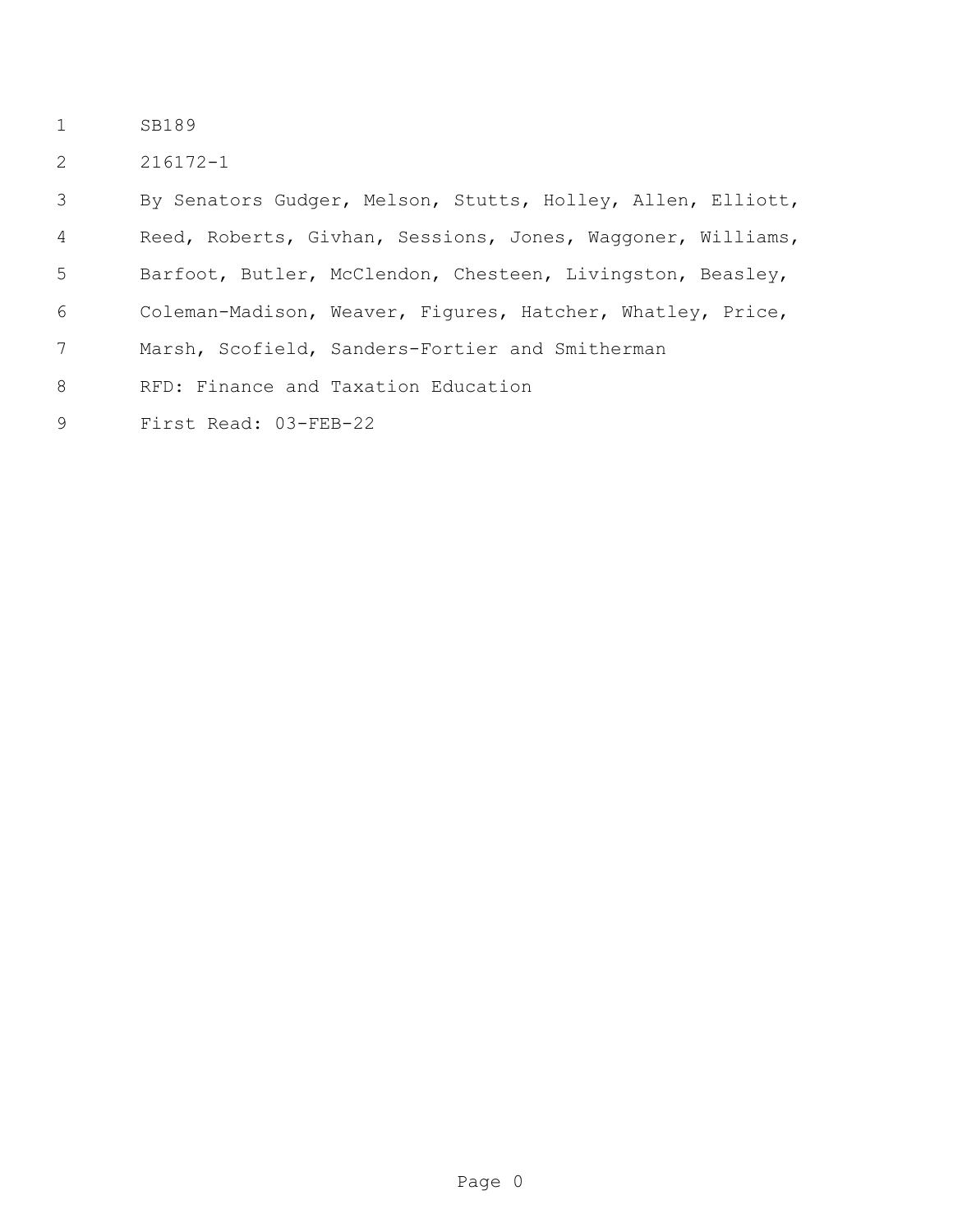## 216172-1:n:01/06/2022:LSA-BY/jmb

 SYNOPSIS: Under existing law, amounts received as loan forgiveness or payment under Section 1005 of the federal American Rescue Plan Act of 2021 for qualifying disadvantaged farmers and ranchers may be considered taxable.

 This bill would provide that for tax years ending after the enactment of the federal American Rescue Plan Act of 2021, any amount of cancellation of indebtedness income resulting from a loan forgiven under Section 1005 of the American Rescue Plan Act shall be exempt from income taxes imposed by Chapter 18 of Title 40, Code of Alabama 1975, not considered in determining the deductibility of otherwise deductible expenses, and excluded from any and all calculations in determining a taxpayer's federal income tax deduction pursuant to Chapter 18 of Title 40, Code of Alabama 1975. Under existing law, the due date for a

corporate income tax return and financial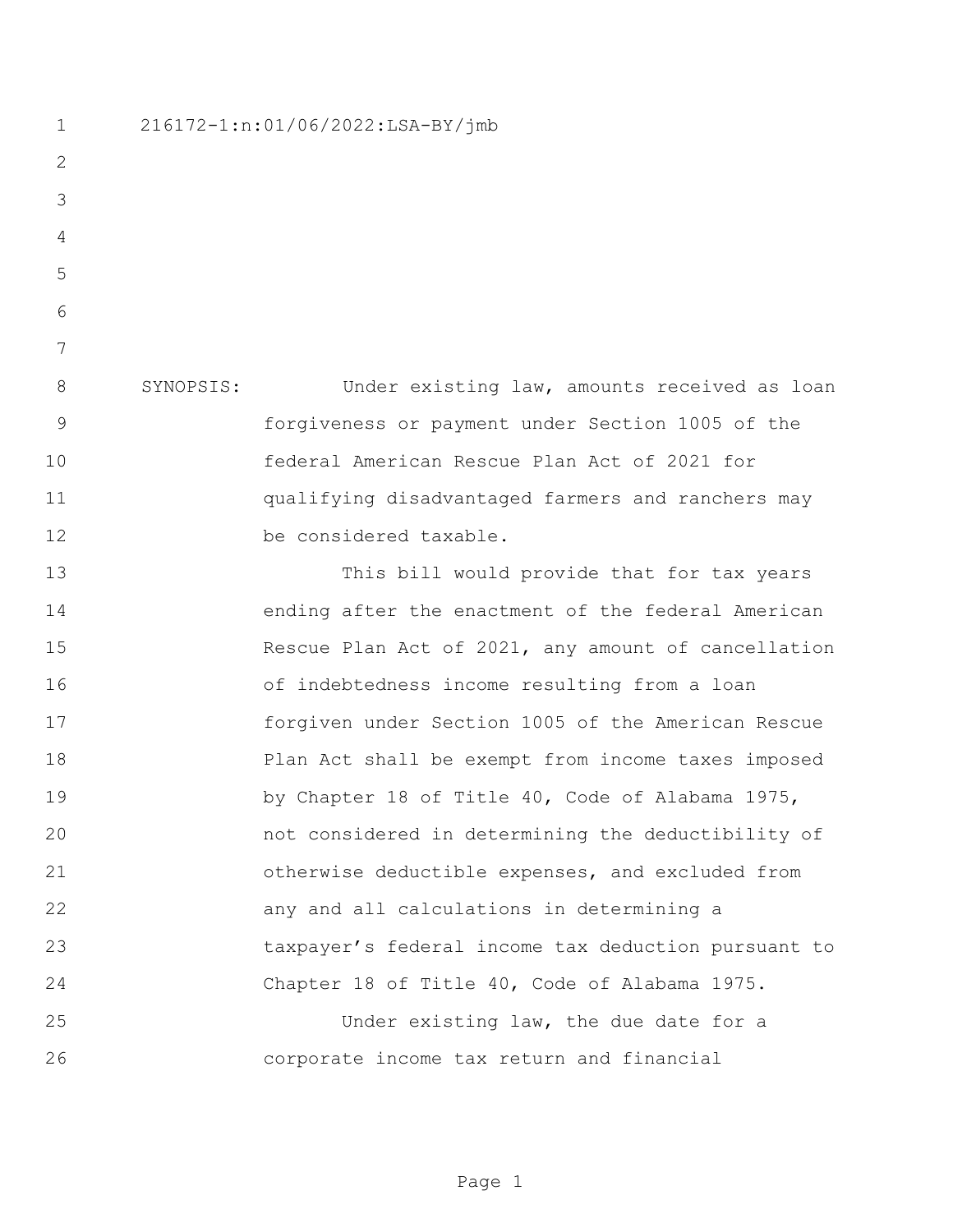institution excise tax return is the same as the corresponding federal income tax return.

 This bill would provide for a one-month extension of the due date of tax returns for Alabama financial institution excise taxpayers and corporate income taxpayers in the tax years beginning on or after January 1, 2021, without incurring a late filing penalty. The filing extension would not extend the due date of the tax 10 1iability by these taxpayers.

 This bill would also authorize the Department of Revenue, at its discretion, to extend the due date of the tax returns for Alabama financial institution excise taxpayers and corporate income taxpayers by one month in tax years beginning on or after January 1, 2020, but 17 not after January 1, 2021.

 Under existing law, ad valorem tax is levied on tangible personal property owned by businesses in Alabama. Additionally, certain property and persons are exempt from ad valorem taxation.

 This bill would provide an exemption of up to \$40,000 of the market value of business tangible personal property from ad valorem tax levied by the state. The bill also provides that any county or municipality may adopt, by ordinance or resolution,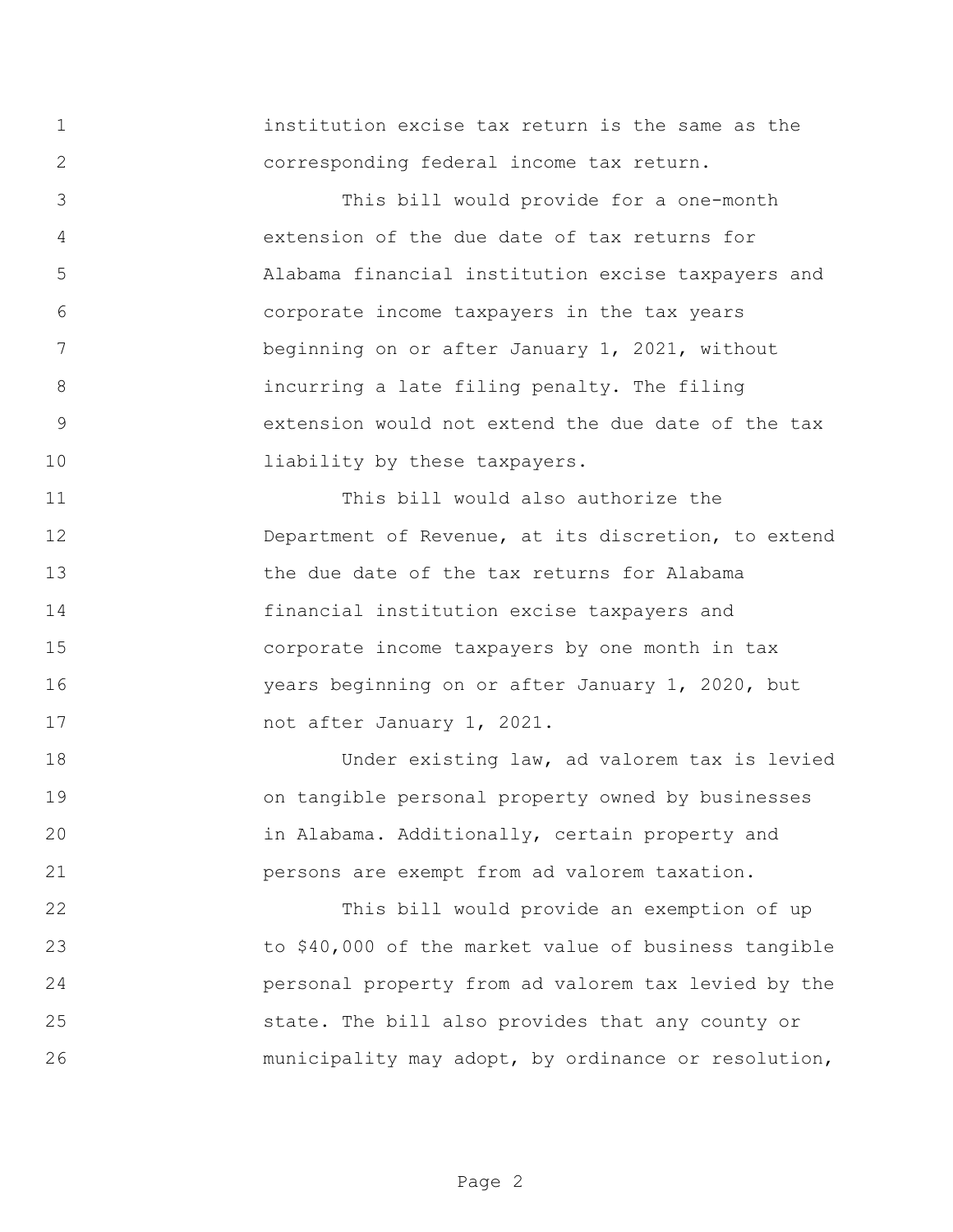the same exemption for local ad valorem taxes levied on business tangible personal property. Under existing law, a one-time surety bond is required for certain sales tax licensees. Under existing law, any sales tax licensee whose average monthly state sales tax liability was 7 52,500 or greater during the preceding calendar year is required to make estimated payments. This bill would allow for a deposit of certified funds in lieu of the purchase of a surety bond. This bill would also increase the average monthly state sales tax liability threshold calculation to \$5,000 or greater during the preceding calendar year for required estimated payments. 17 A BILL TO BE ENTITLED 19 AN ACT Relating to the Small Business Relief and Revitalization Act of 2022; to provide that for tax years ending after the enactment of the federal American Rescue Plan Act of 2021, any amount of cancellation of indebtness income resulting from a loan forgiven under Section 1005 of the American Rescue Plan Act shall be exempt from income taxes imposed by Chapter 18 of Title 40, Code of Alabama 1975; to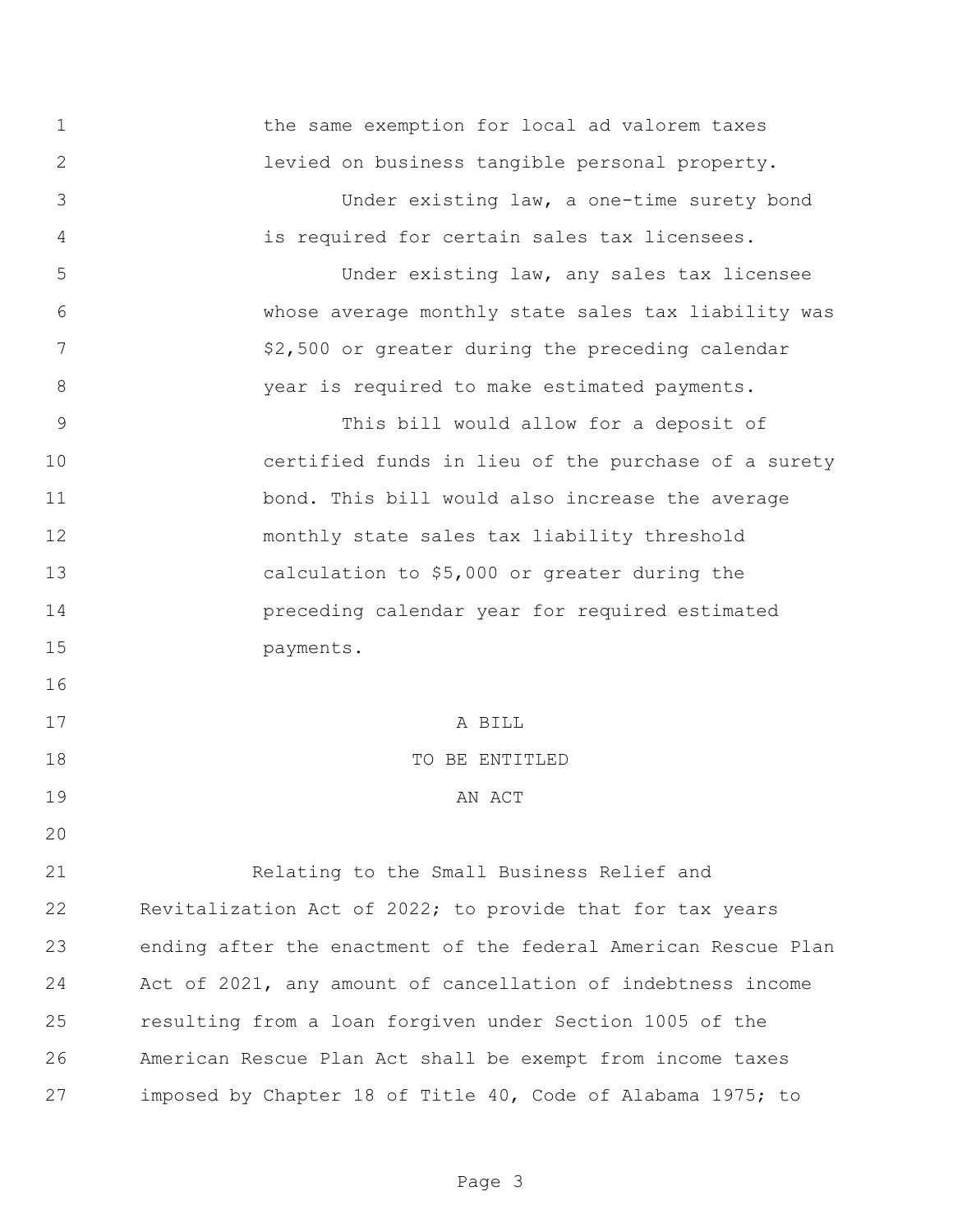provide for an extension of the due date for financial institution excise tax and corporate income tax taxpayers; to provide an exemption of up to \$40,000 of the market value of business tangible personal property from state ad valorem tax; to provide a county and municipal election of the exemption; to provide for a deposit of certified funds in lieu of a one-time surety bond; to provide for an increase in the amount of the average monthly sales tax liability for required estimated payments.

BE IT ENACTED BY THE LEGISLATURE OF ALABAMA:

 Section 1. This act shall be known and cited as the Small Business Relief and Revitalization Act of 2022.

 Section 2. For tax years ending after the enactment of the federal American Rescue Plan Act of 2021, any amount of cancellation of indebtness income resulting from a loan forgiven under Section 1005 of the federal American Rescue Plan Act shall be all of the following:

 (1) Exempt from income taxes imposed by Chapter 18 of Title 40, Code of Alabama 1975, to the same extent as the amount is exempt from federal income tax under Section 1005 of the federal American Rescue Plan Act of 2021.

 (2) Not considered in determining the deductibility of otherwise deductible expenses allowed to be paid with the exempt funds, including, but not limited to, payroll, utilities, mortgage interest, or rent, to the same extent as the expenses remain deductible in calculating federal income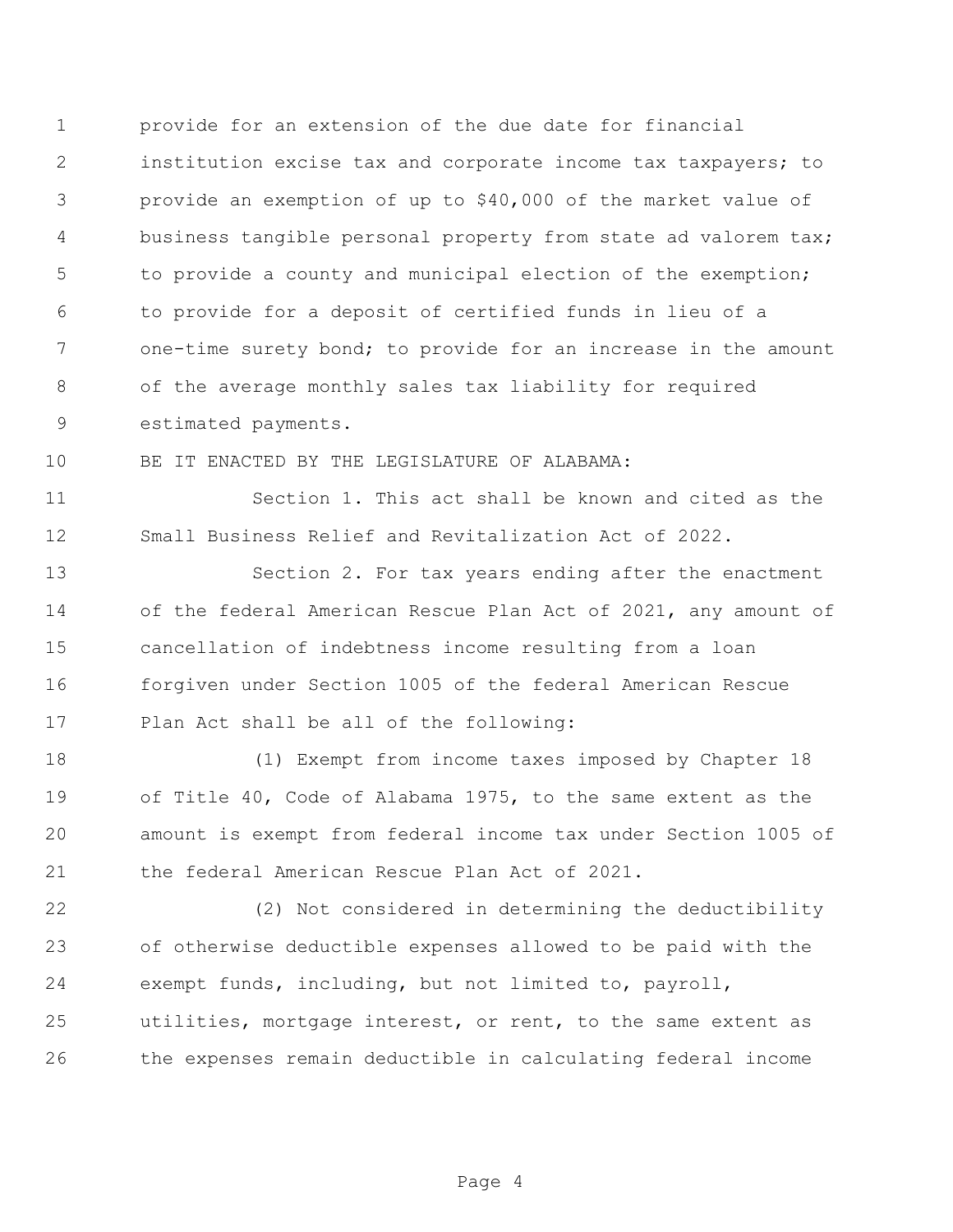tax under Section 1005 of the federal American Rescue Plan Act of 2021.

 (3) Excluded from any and all calculations in determining a taxpayer's federal income tax deduction pursuant to Chapter 18 of Title 40, Code of Alabama 1975.

 Section 3. Sections 40-16-3.1 and 40-18-39.1 are added to the Code of Alabama 1975, to read as follows: 8 \$40-16-3.1.

 (a)(1) For tax years beginning on or after January 1, 2021, a financial institution excise taxpayer shall be allowed one month following the due date of the corresponding federal income tax return, including applicable extensions, to file the Alabama financial institution excise tax return as required by Section 40-16-3, Code of Alabama 1975.

 (2) For tax years beginning on or after January 1, 2020, but prior to January 1, 2021, the department may allow a financial institution excise taxpayer one additional month following the due date of the corresponding federal income tax return, including applicable extensions, to file the Alabama financial institution excise tax return, upon request by the 21 taxpayer and approval by the department.

 (b) The extension provided in this section shall not allow a taxpayer to defer payment of a financial institution excise tax liability beyond the original due date provided in Section 40-16-3, Code of Alabama 1975.

§40-18-39.1.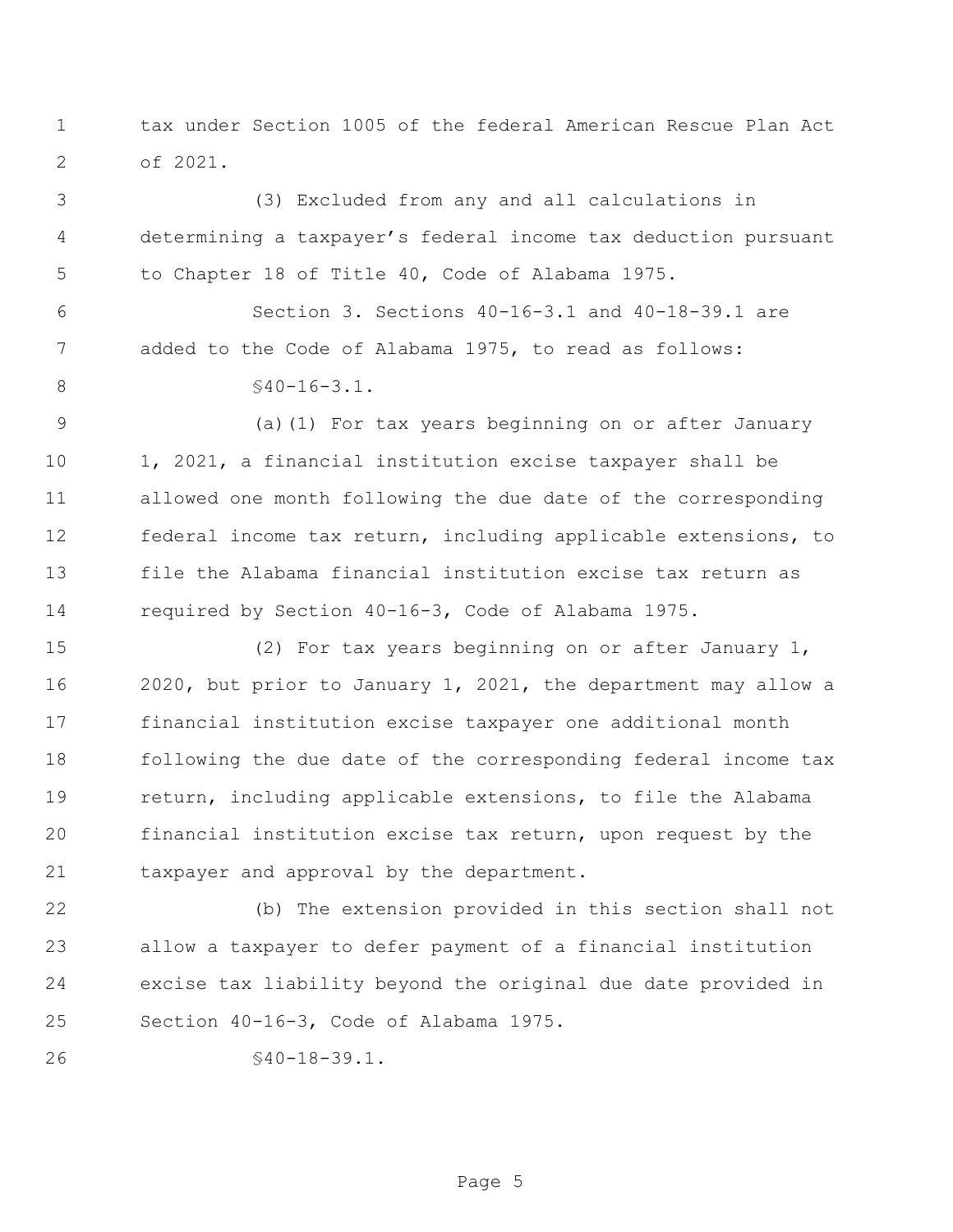(a)(1) For tax years beginning on or after January 1, 2021, a corporate income taxpayer shall be allowed one month following the due date of the corresponding federal income tax return, including applicable extensions, to file the Alabama corporate income tax return as required by Section 40-18-39, Code of Alabama 1975.

 (2) For tax years beginning on or after January 1, 2020, but prior to January 1, 2021, the department may allow a corporate income taxpayer one additional month following the due date of the corresponding federal income tax return, including applicable extensions, to file the Alabama corporate 12 income tax return, upon request by the taxpayer and approval by the department.

 (b) The extension provided in subsection (a) shall not allow a taxpayer to defer payment of a corporate income tax liability beyond the original due date provided in Section 40-18-39, Code of Alabama 1975.

 Section 4. Section 40-9-1, Code of Alabama 1975, is amended to read as follows:

"§40-9-1.

 "The following property and persons shall be exempt from ad valorem taxation and none other:

 "(1) All bonds of the United States and this state and all county and municipal bonds issued by counties and municipalities in this state, all property, real and personal, of the United States and this state and of county and municipal corporations in this state; all cemeteries, all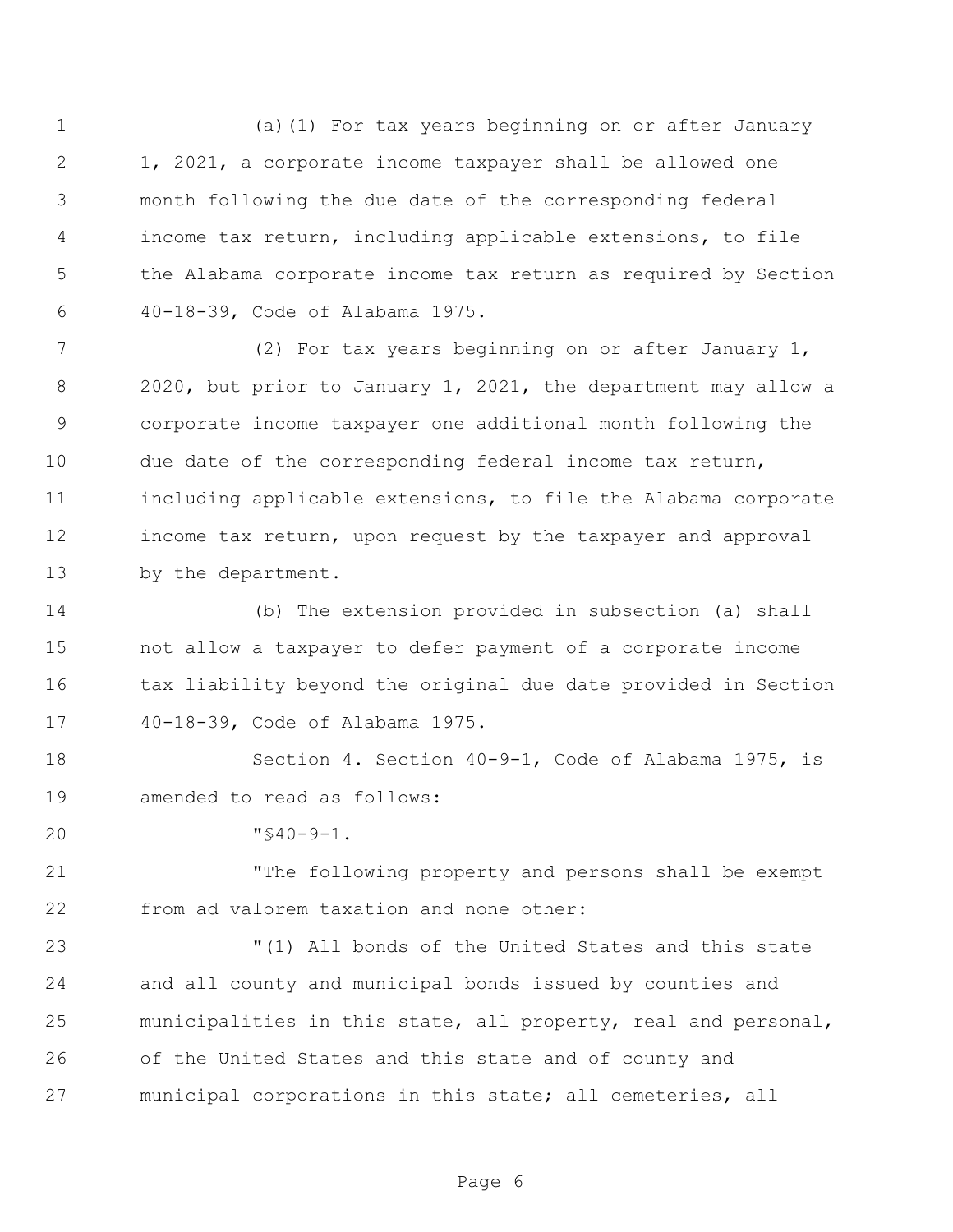property, real and personal, used exclusively for religious worship, for schools or for purposes purely charitable; provided, that property, real or personal, owned by any educational, religious or charitable institution, society or corporation let for rent or hire or for use for business purposes shall not be exempt from taxation, notwithstanding that the income from such property shall be used exclusively 8 for education, religious or charitable purposes; all mortgages, together with the notes, debts and credits secured thereby on real and personal property situated in this state, which mortgages have been filed for record and the privilege 12 tax paid thereon; all security agreements and security interests under the Uniform Commercial Code, together with the 14 notes, debts and credits secured thereby; all money on deposit in any bank or banking institution and all other solvent credits; all warrants issued by county boards of education and city boards of education for the purpose of erecting, repairing, furnishing school buildings or for other school purposes;

 "(2) All property, real or personal, used exclusively for hospital purposes, to the amount of \$75,000, where such hospitals maintain wards for charity patients or give treatment to such patients; provided, that the treatment of charity patients constitutes at least 15 percent of the business of such hospitals; provided further, that such hospital need not be assessed for taxation if the owner or manager shall file with the county tax assessor wherein such

Page 7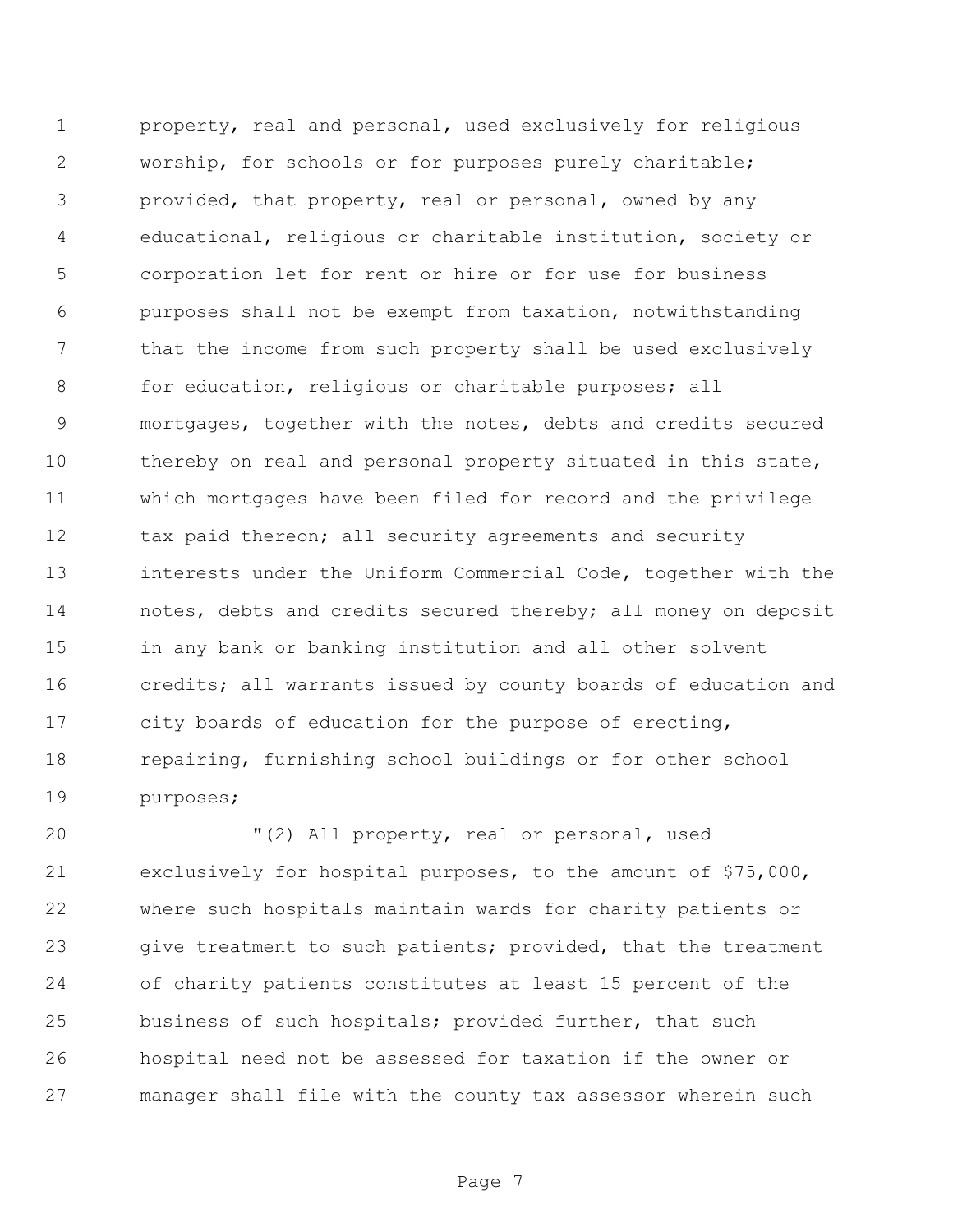hospital is located within the time allowed for assessing such property for taxation a certificate that such hospital has done 15 percent charity work in the preceding tax year; and further provided, that such hospital through its owner or manager shall have until the expiration of the preceding tax year to class its work and ascertain whether or not such hospital has done 15 percent of its treatment of patients as 8 charity work;

9 "(3) The shares of the capital stock of any corporation owning and operating a hospital, to the extent of 11 \$75,000 in value; provided, that said corporation maintains wards for charity patients and gives treatment to such patients, which treatment constitutes at least 15 percent of 14 the business of the hospital of said corporation; provided, that the total exemption granted to any such corporation shall not exceed \$75,000, taking into consideration its real and personal property and the value of its shares of capital stock;

 "(4) All property owned by the American Legion or by Veterans of Foreign Wars or by the Disabled American Veterans, or any post thereof; provided, that such property is used and occupied exclusively by said organization;

 "(5) All the property of literary and scientific institutions and literary societies, when employed or used in the regular business of such institutions;

 "(6) The libraries of ministers of the gospel, all libraries other than those of a professional character and all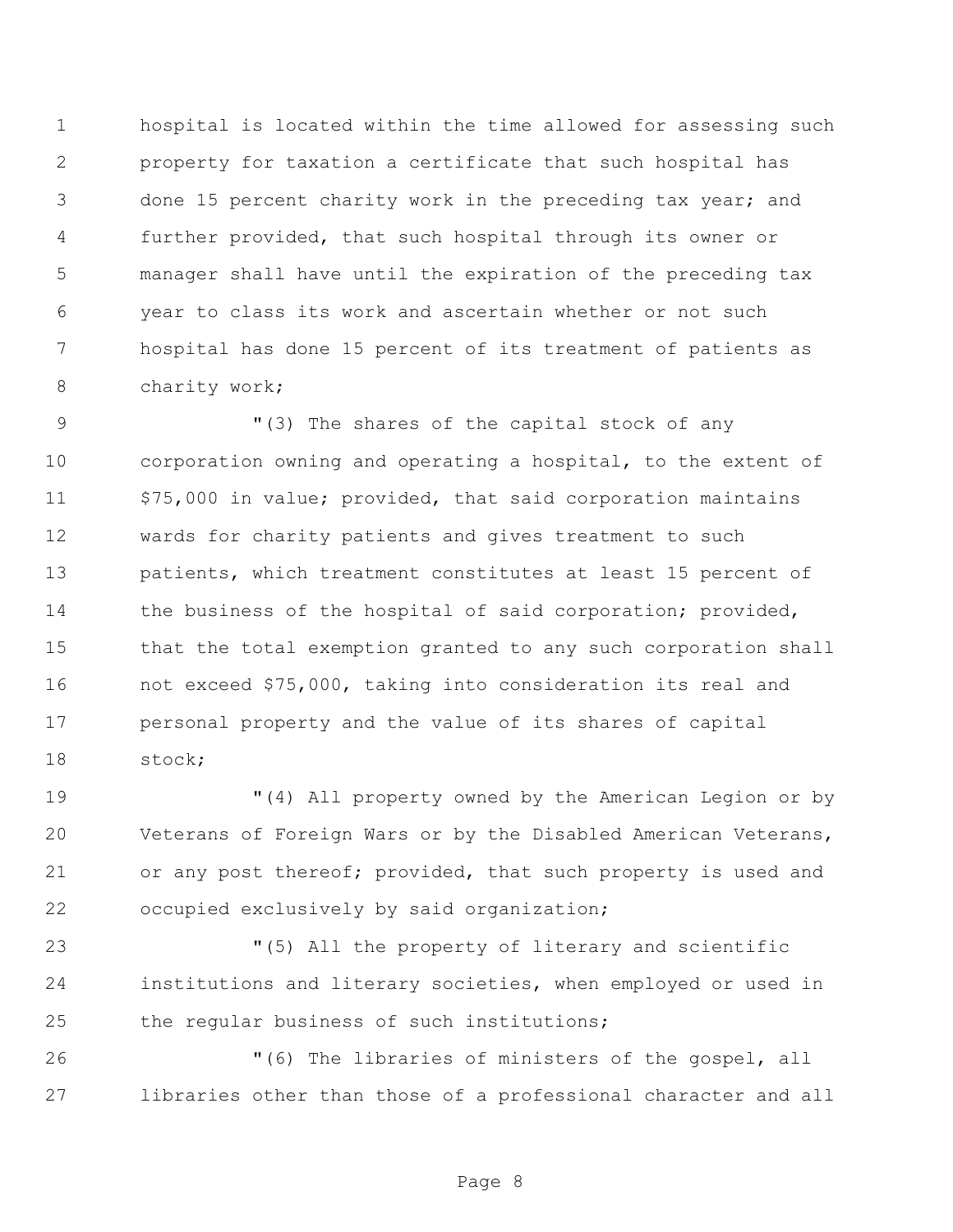religious books kept for sale by ministers of the gospel and colporteurs;

 "(7) The property of deaf mutes and insane persons to the extent of \$3,000 and the property of blind persons to the extent of \$12,000;

"(8) All family portraits;

 "(9) All cotton, livestock or agricultural products which have been raised or grown in the State of Alabama and which shall remain in the hands of the producer thereof, or his landlord, or in the hands of a cooperative association for all time, and for a period of one year in the hands of the **purchaser or the manufacturer;** 

 "(10) All cotton, wherever grown, stored in licensed warehouses in the State of Alabama for a period not exceeding 12 months;

 "(11) Provisions and supplies on hand for the current year for the use of the family and the making of 18 crops; all wearing apparel; farming tools; tools and implements of mechanics to the value of \$200; all livestock, including mules, studs, jacks and jennets, cattle, horses, cows, calves, hogs, sheep and goats; household and kitchen furniture and one sewing machine;

23 The U(12) No license or taxation of any character, except franchise taxes provided by Section 229 of the Constitution of the State of Alabama, shall be collected or required to be paid to the state or any county or municipality therein by any state or county fair, agricultural association,

Page 9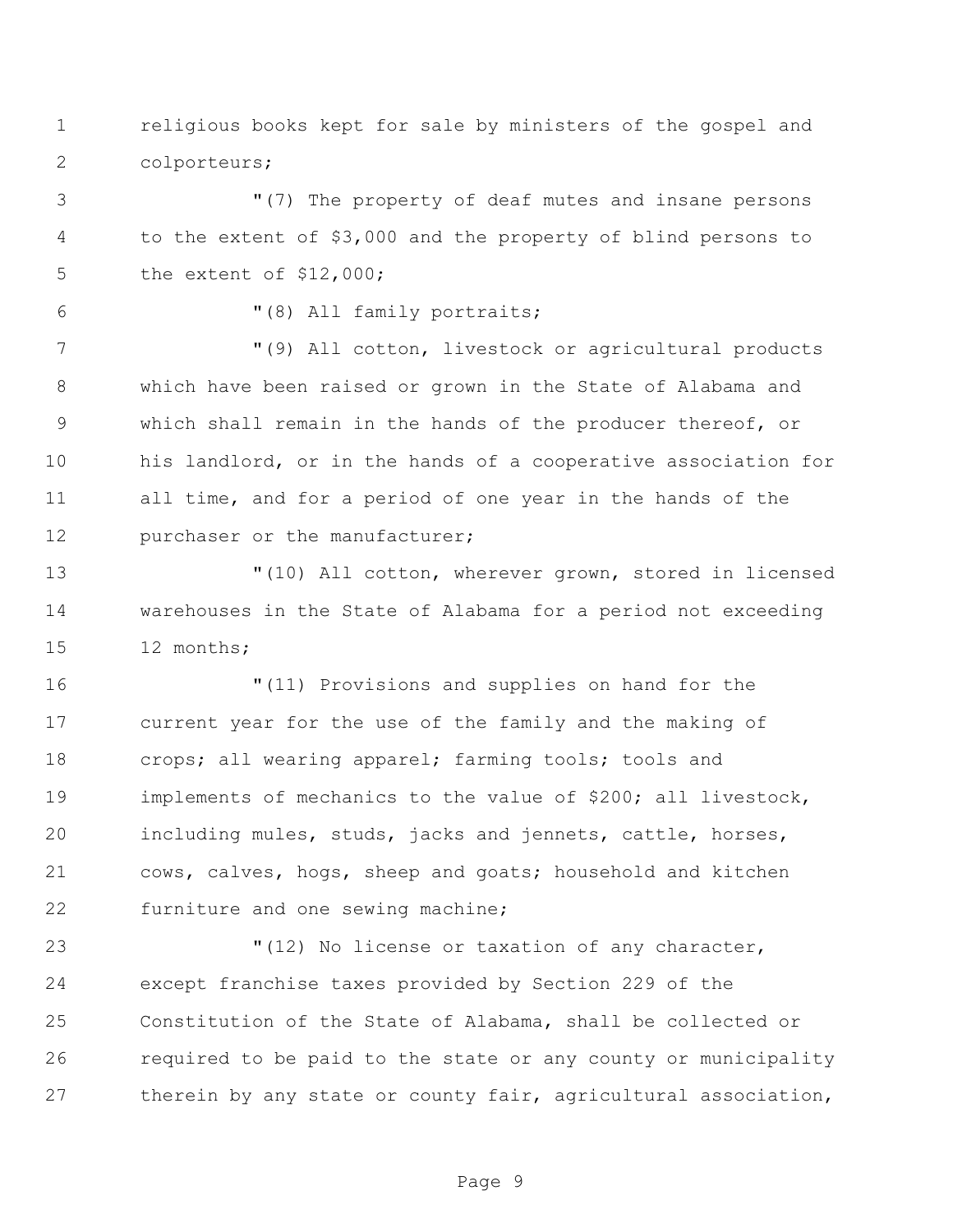stock, kennel or poultry show. Athletic stadiums owned and controlled by universities, schools or colleges and which are used exclusively for the purpose of promoting intercollegiate or interschool athletics; provided, that the revenue received from athletic stadiums, when admission is charged, shall be used for the benefit of athletic associations of such universities, colleges or schools. Nothing contained in this subdivision shall be construed to prohibit any municipality, county or state from imposing any license tax upon or for the privilege of engaging in the business of supplying services for hire or reward or selling commodities other than 12 livestock, farm products or farm implements or conducting or operating devices or games of skill or amusements or other 14 games or devices, or conducting or operating shows, displays or exhibits other than shows, displays or exhibits of agricultural implements, farm products, livestock and athletic prowess;

 "(13) All material, including without limitation coke, to be compounded or further manufactured, when stocked 20 at any plant or furnace for manufacturing purposes in Alabama;

 "(14) All articles manufactured in Alabama, including pig iron, in the hands of the producer or manufacturer thereof, for 12 months after its production or manufacture;

 "(15) All property, both real and personal, owned by any unit or organization of the Alabama National Guard officially recognized as such by the federal government and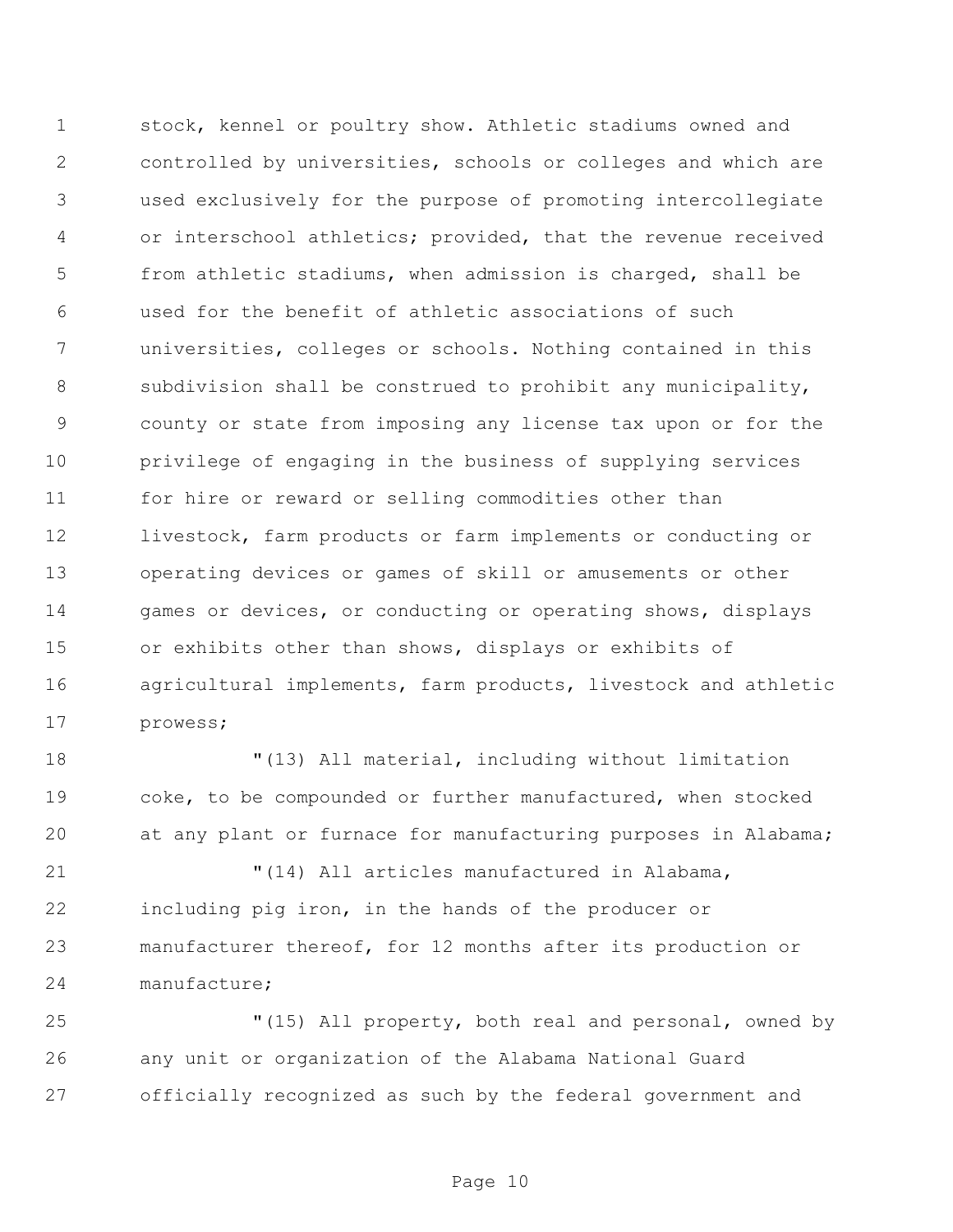organized and maintained by the state, and all property owned by shares and used exclusively by and kept exclusively in the possession of any such unit or organization of the Alabama National Guard, the annual rent or hire of which is not in excess of the annual state, county and municipal taxes on said property shall be exempt from taxation by the state, and the county and municipality in which the same may be situated;

8  $\blacksquare(16)$  All poultry;

9 "(17) The property of all incompetent veterans to the value of \$3,000;

 "(18) The following items of personal property when owned by individuals for personal use in the home or usually kept at the home of the owner and not carried as stocks of merchandise, namely: Libraries; phonographs; pianos and other musical instruments; paintings; precious stones, jewelry, 16 plate silverware, ornaments and articles of taste; watches and clocks; wagons, buggies, bicycles, guns, pistols, canes, golf 18 sticks, golf bags and sporting goods; money hoarded; radios; mechanical and electrical refrigerators; electrical appliances;

 "(19) All property owned by the Benevolent and Protective Order of Elks, Fraternal Order of Police, Fraternal 23 Order of Eagles or Loyal Order of Moose, or lodge thereof; provided, that such property is used and occupied exclusively by such organization;

 "(20) All devices, facilities or structures, and all identifiable components thereof or materials for use therein,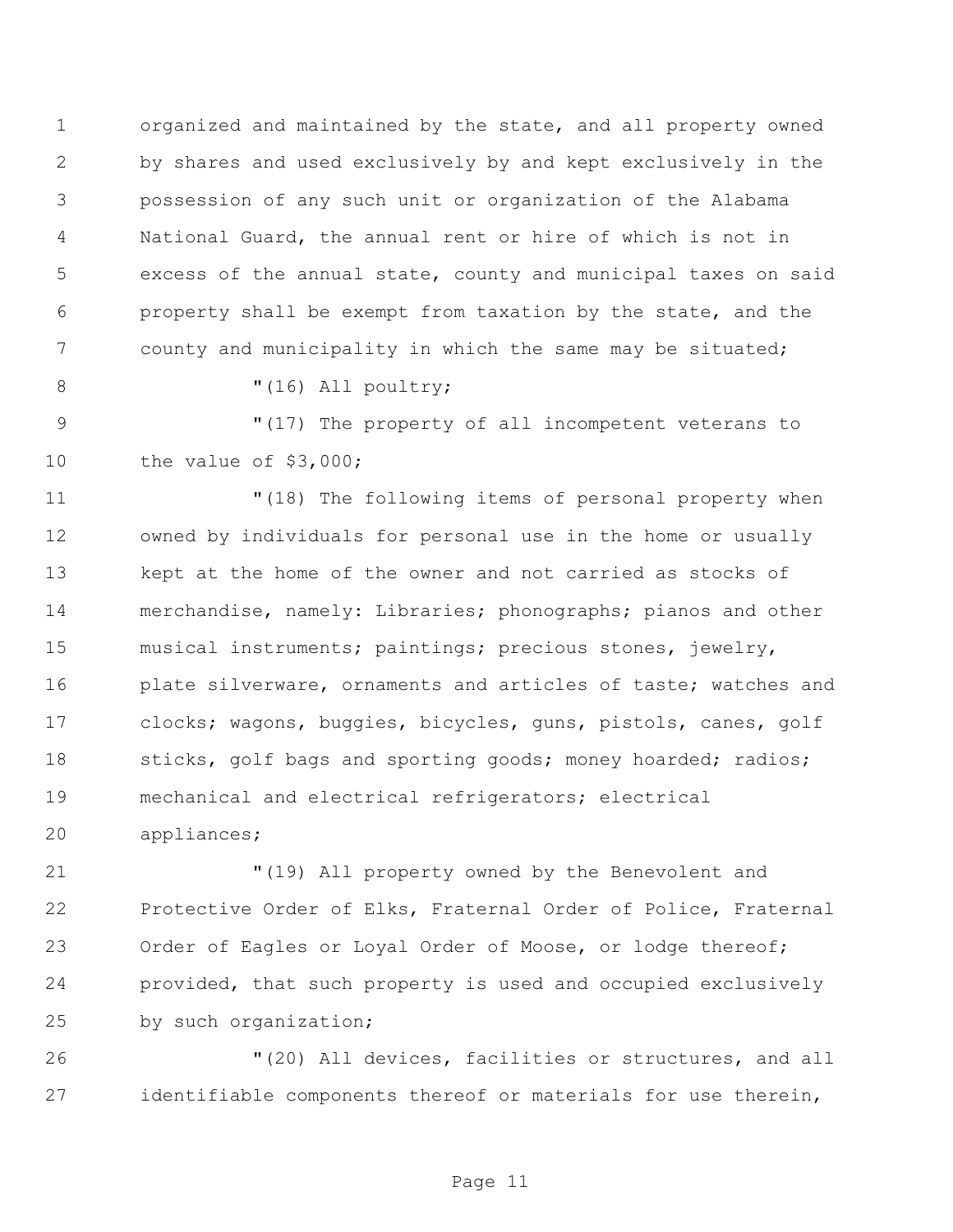acquired or constructed primarily for the control, reduction or elimination of air or water pollution;

3  $(21)$  Tobacco leaf stored in hogsheads;

 "(22) All farm tractors, as that term is defined in subdivision (19) of Section 32-1-1.1; and all farming implements, as that term is used in subdivision (b)(5) of Section 40-11-1, as amended, when used exclusively in connection with agricultural property as defined in subdivision (b)(3) of Section 40-8-1, as amended;

 "(23) All stocks of goods, wares and merchandise described in subdivision (b)(4) of Section 40-11-1, as amended; and

 "(24) All aircraft, replacement parts, components, systems, supplies and sundries affixed or used on said aircraft, and ground support equipment and vehicles used by or 16 for the aircraft, when used by a certificated or licensed air carrier with a hub operation within this state, for use in conducting intrastate, interstate or foreign commerce for transporting people or property by air. For the purpose of this subdivision, the words "hub operation within this state" shall be construed to have all of the following criteria:

 "a. There originates from the location 15 or more flight departures and five or more different first-stop destinations five days per week for six or more months during the calendar year; and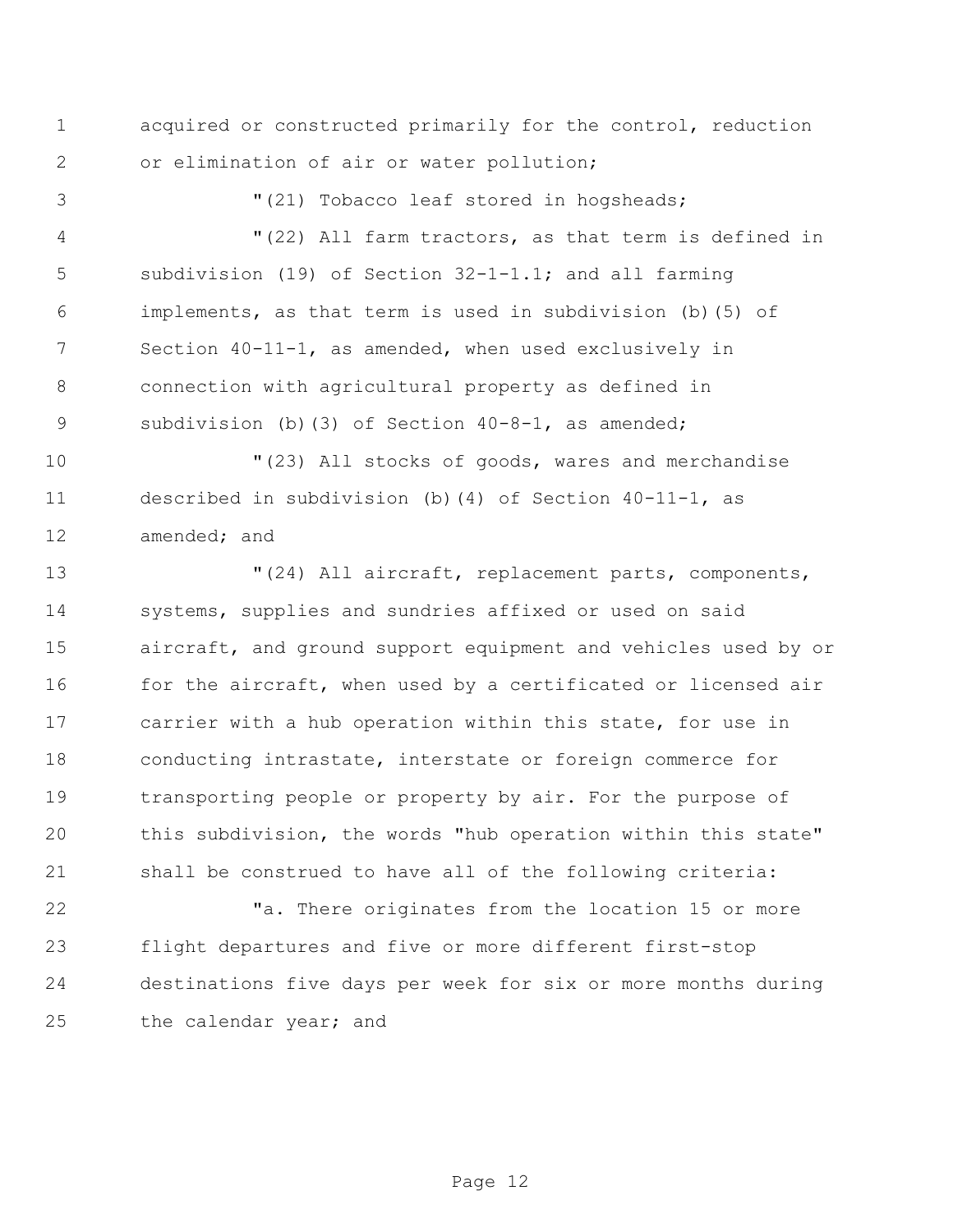"b. Passengers and/or property are regularly exchanged at the location between flights of the same or a different certificated or licensed air carrier. "(25) All property described in Title 12 U.S.C. §1701(Q), commonly known as HUD 202 property, is hereby exempt from any and all ad valorem taxes. "(26) All vessels and equipment thereon, used predominantly in the business of commercial shrimping by the owners thereof. "(27)a. The tangible personal property owned by a business and reported in accordance with the provisions of Article 1 of Chapter 7, Title 40, to the extent of forty thousand dollars (\$40,000) in market value is hereby exempt from the state levied ad valorem tax. "b. Any county or municipality may, by resolution or ordinance, adopt the exemption provided in subdivision (27)a. for county or municipal ad valorem taxes levied on tangible personal property. Such ordinance or resolution must be adopted at least 90 days prior to October 1 of the effective date of this act or 90 days prior to October 1 of the electing year." Section 5. Sections 40-23-6, 40-23-6.1, and 40-23-7, Code of Alabama 1975, are amended to read as follows: "§40-23-6. "(a) If any person shall engage in or continue in any business for which a privilege tax is imposed by Section 40-23-2 as a condition precedent to engaging or continuing in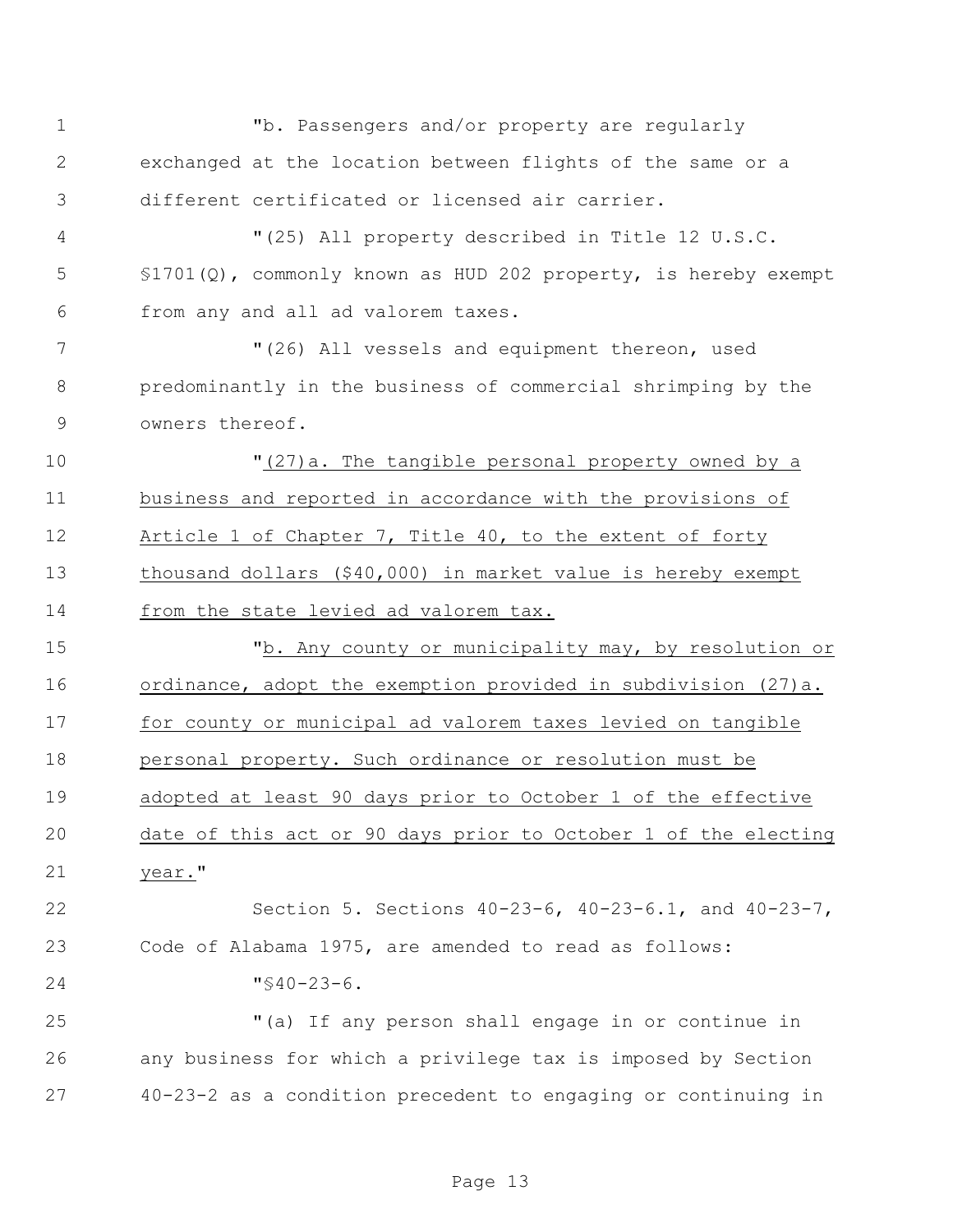such business, the person shall apply for and obtain from the Department of Revenue a license to engage in and to conduct such business for the current tax year upon the condition that the person shall pay the taxes accruing to the State of Alabama under the provisions of this division; provided, that no license shall be issued under the provisions of this division to any person who has not complied with the provisions of this division, and no provision of this division shall be construed as relieving any person from the payment of any license or privilege tax now or hereafter imposed by law.

 "(b)(1) Any person applying for an initial license or the renewal of an expired or cancelled license on or after January 1, 2020, who is in the business of selling at retail products that may be purchased from a seller, as defined in Section 40-23-260, shall be required to purchase and maintain a one-time surety bond for a two-year period, executed by the applicant as principal and by a corporate surety company qualified to do business in this state as surety, in the amount of twenty-five thousand dollars (\$25,000). The bond shall be in a form to be approved by the commissioner and shall be conditioned upon the licensee collecting and remitting sales tax pursuant to this chapter and any rules promulgated thereunder. The bond shall be payable to the commissioner and to his or her successors in office.

 "(2) Any person required to purchase and maintain a one-time surety bond as provided for in subdivision (1) may, in lieu of purchasing the surety bond, deposit with the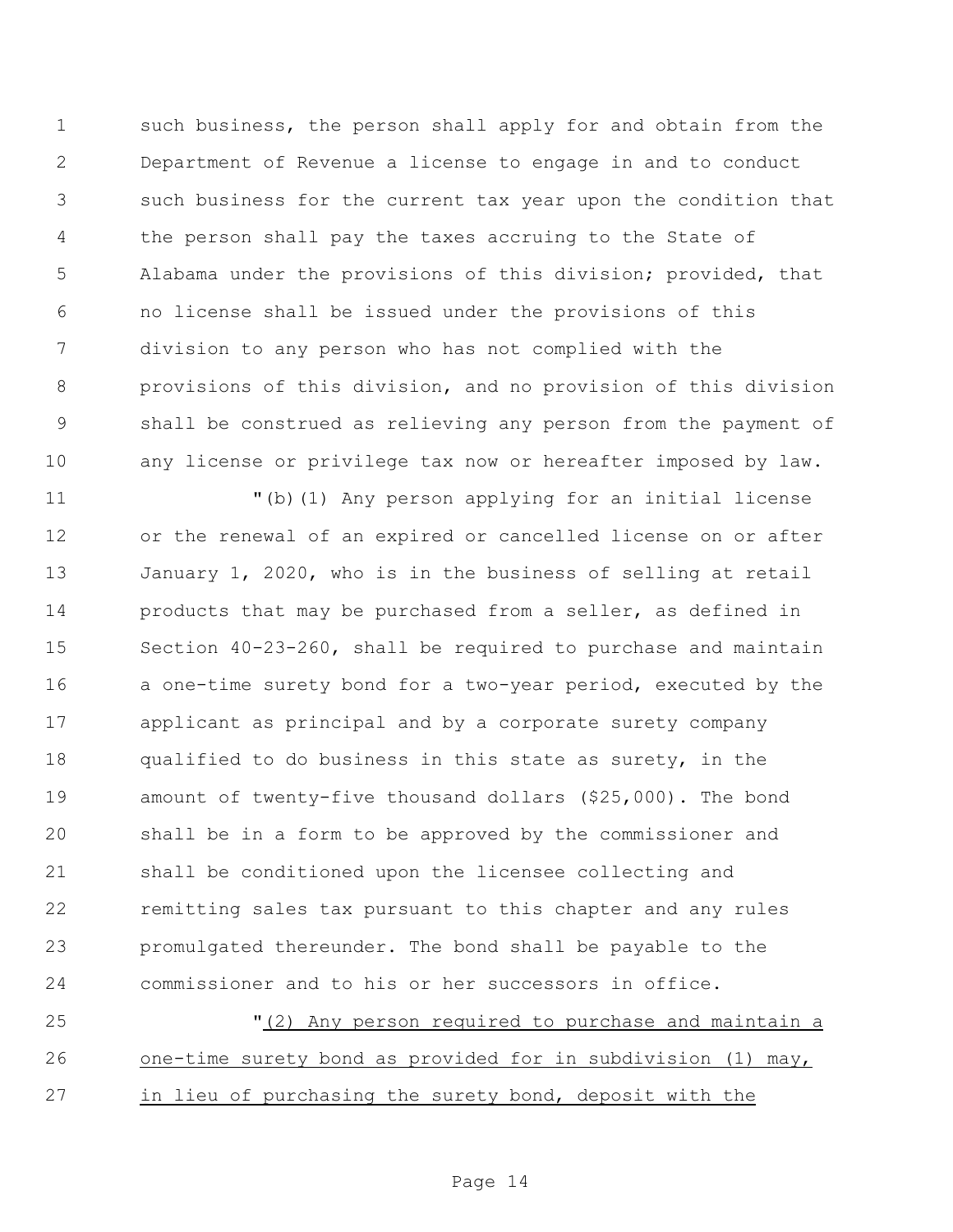department certified funds equivalent to the amount of the surety bond.

 $\frac{1}{2}$  (3) The department shall provide a waiver for the surety bond as required pursuant to subdivision (1) where the person applying for an initial license or the renewal of an expired or cancelled license and a current licensee are related parties as defined in Section 40-23-190(b), or members of a controlled group of corporations as defined in 26 U.S.C. § 1563, or with respect to any other business, whether or not incorporated, which would be members of a controlled group if similar rules applied to the business, and the related party's current licensee has been compliant over the previous two-year period.

 "(c)(1) Any licensee who becomes non-compliant in the collection and remittance of sales tax during any period occurring on or after January 1, 2020, shall be required to purchase and maintain a one-time surety bond for a two-year period in the amount of the actual sales tax liability for the three months immediately preceding the non-compliant period, however not less than the amount as prescribed in subsection (b)(1). For the purpose of this section, a licensee shall be deemed non-compliant when a final assessment that has been entered against the licensee is no longer subject to appeal and the licensee has not paid or otherwise satisfied the liability associated with the final assessment within 30 days from the date on which the final assessment was no longer subject to appeal. The surety bond shall be in a form to be

Page 15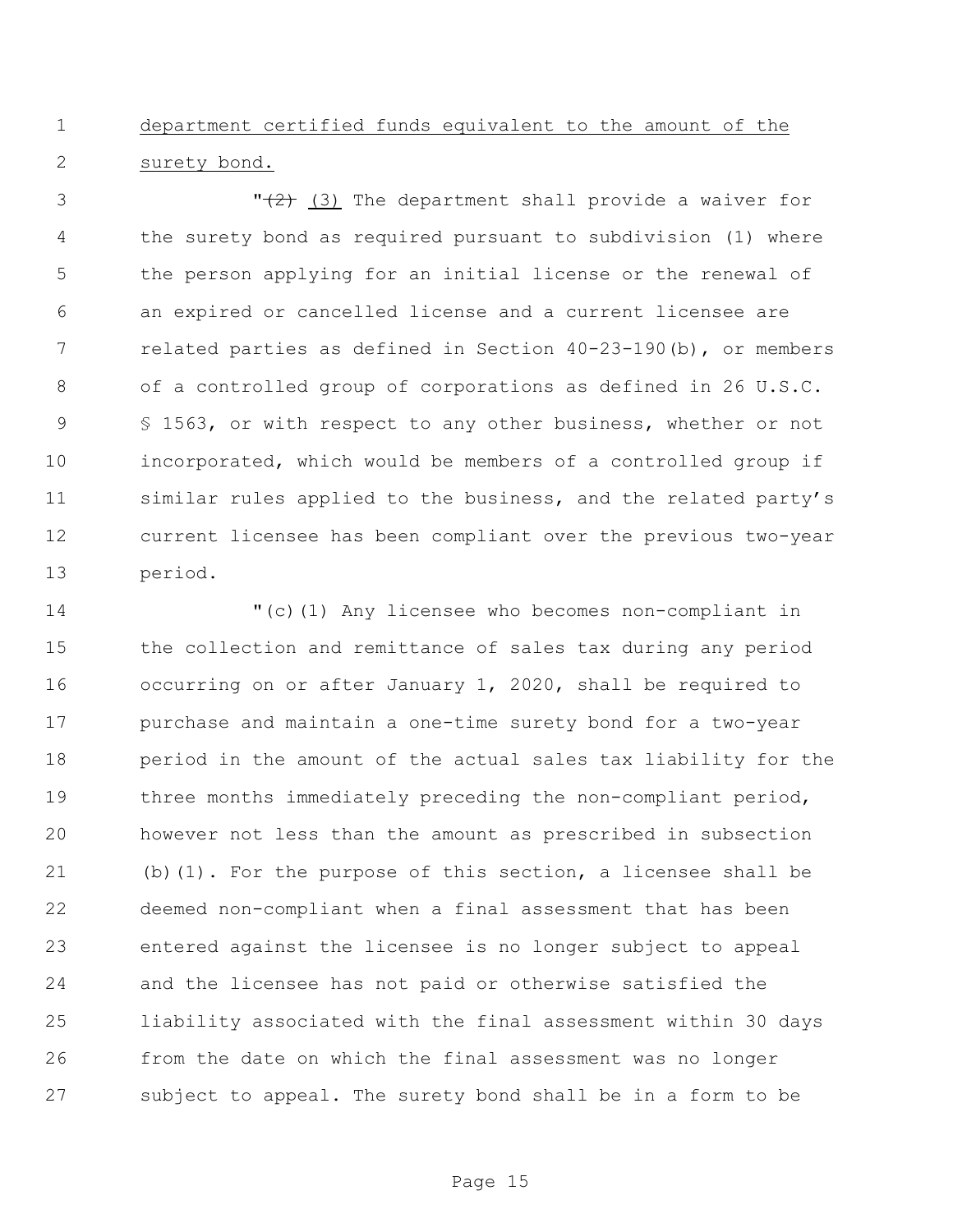approved by the commissioner and shall be conditioned upon the licensee collecting and remitting sales tax pursuant to this chapter and any rules promulgated thereunder. The bond shall be payable to the commissioner and to his or her successors in office.

 "(2) Any licensee required to purchase and maintain 7 a one-time surety bond as provided for in subdivision (1) may, in lieu of purchasing the surety bond, deposit with the department certified funds equivalent to the amount of the surety bond.

 $\sqrt{2}$  (3) The department shall notify a licensee at 12 his or her last known address by first class U.S. mail or by certified mail, return receipt requested, when a bond is being required pursuant to subdivision (1). The licensee, within 30 days from the date the notice is mailed by the department, shall file the bond or make a deposit of certified funds as requested by the department or file a notice of appeal with the Alabama Tax Tribunal as allowed under Section 40-2A-8(a). The department may immediately cancel a license upon the expiration of the 30-day period set out above if the licensee fails to either provide the required surety bond, make a deposit of certified funds, or timely appeal to the Alabama Tax Tribunal. Furthermore, a cancelled license shall not be renewed until the licensee provides the required surety bond or deposit of certified funds.

 "(d) After two years of continuous compliance, a licensee shall be exempt from the surety bond requirement so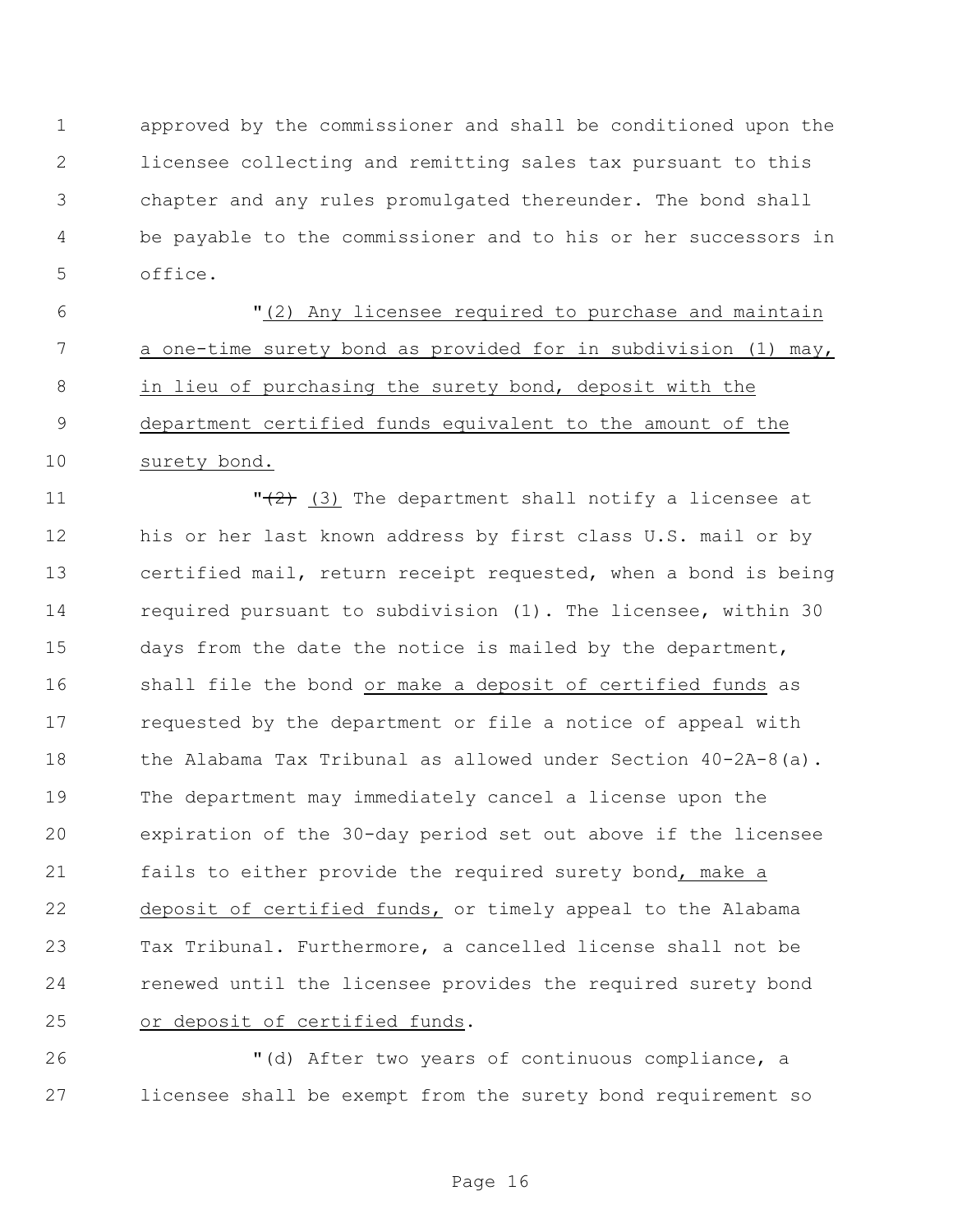long as the licensee collects and timely remits sales tax pursuant to this chapter and any rules promulgated thereunder.

"§40-23-6.1.

 "(a) The commissioner, subject to the appeal provisions allowed in Chapter 2A, may suspend or revoke a license, or deny a license application or renewal, issued under Section 40-12-221, 40-23-6, or 40-23-66 for reasonable cause including the following:

 "(1) Fraud practiced or any material misstatement in the license application.

 "(2) Changes of conditions in ownership or business structure after a license is granted or the failure to engage in or continue to engage in business for which the license is issued.

 "(3) Failure to comply with Chapter 12 and this 16 chapter, or any rule adopted thereunder.

17 The T (4) Failure to provide or maintain a surety bond or in lieu of purchasing the surety bond, deposit with the department certified funds equivalent to the amount of the surety bond, as required in Section 40-23-6.

 "(b) The Department of Revenue may adopt rules to administer this section.

"§40-23-7.

 "(a) The taxes levied under this division, except as otherwise provided in subsection (d), shall be due and payable in monthly installments on or before the 20th day of the month next succeeding the month in which the tax accrues.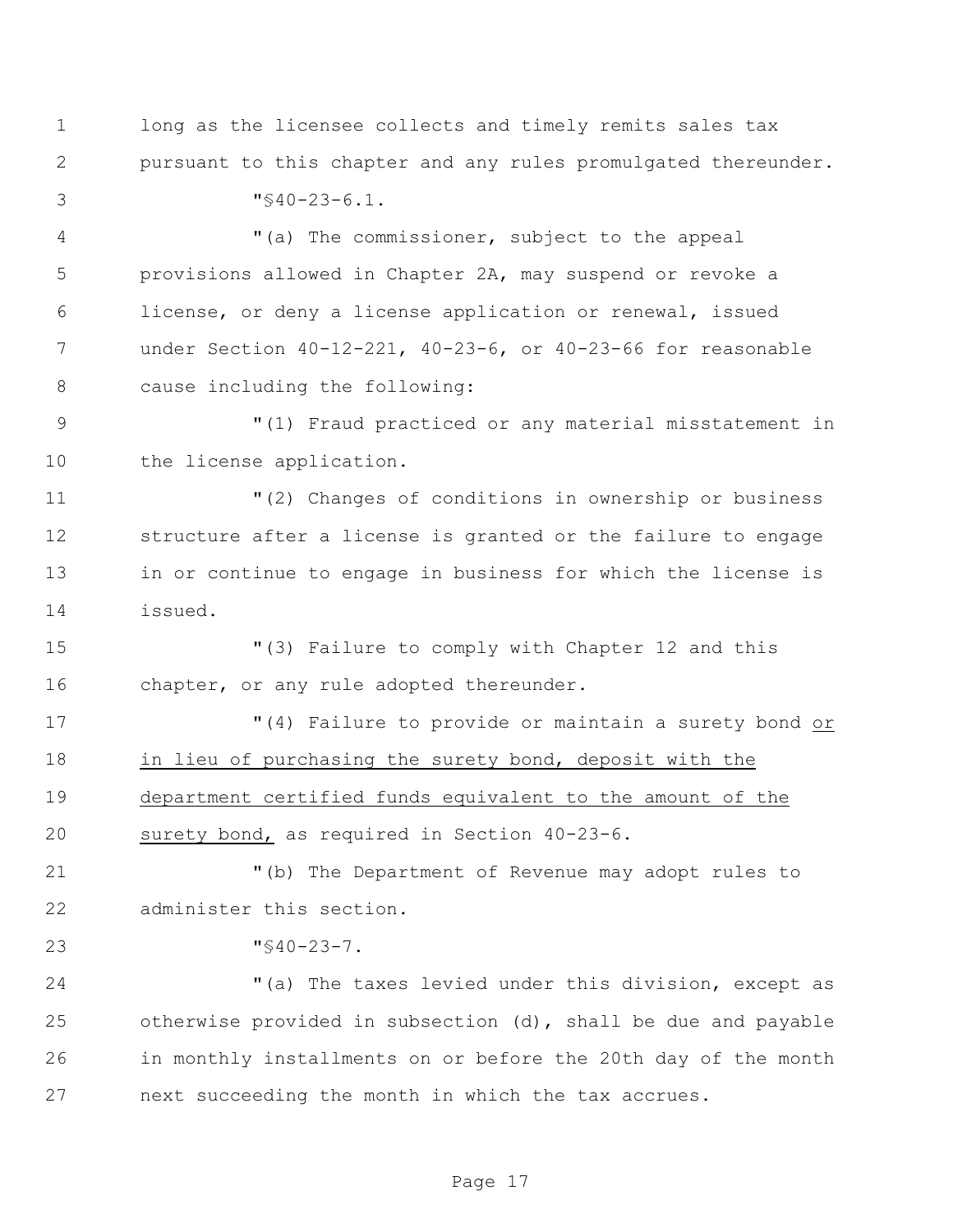1 "(b) Except as otherwise provided in subsection (d), on or before the 20th day of each month, every person on whom the taxes levied by this division are imposed shall report to 4 the department, on a form prescribed by the department, a true and correct statement showing such information as the department may require, and shall pay to the department the amount of taxes shown to be due.

8 T(c) Any taxpayer liable for taxes under this division whose average monthly state sales tax liability was 10 two thousand five hundred dollars (\$2,500) five thousand dollars (\$5,000) or greater during the preceding calendar year shall make estimated payments to the department on or before the 20th day of the month in which the liability occurs as follows:

 "(1) The amount of the first estimated payment shall be 66 2/3 percent of the taxpayer's actual tax liability for 17 the month of October 1983; thereafter the amounts of the payment shall be the lesser of 66 2/3 percent of the taxpayer's actual tax liability for the same calendar month of the preceding year or 66 2/3 percent of the current month's estimated liability.

 "(2) Any outstanding credit or deficit arising from the taxpayer's overpayment or underpayment of his or her final liability shall be applied to either increase or reduce that month's final tax liability which shall be reported and paid not later than the 20th day of the month next succeeding the month in which the tax accrues.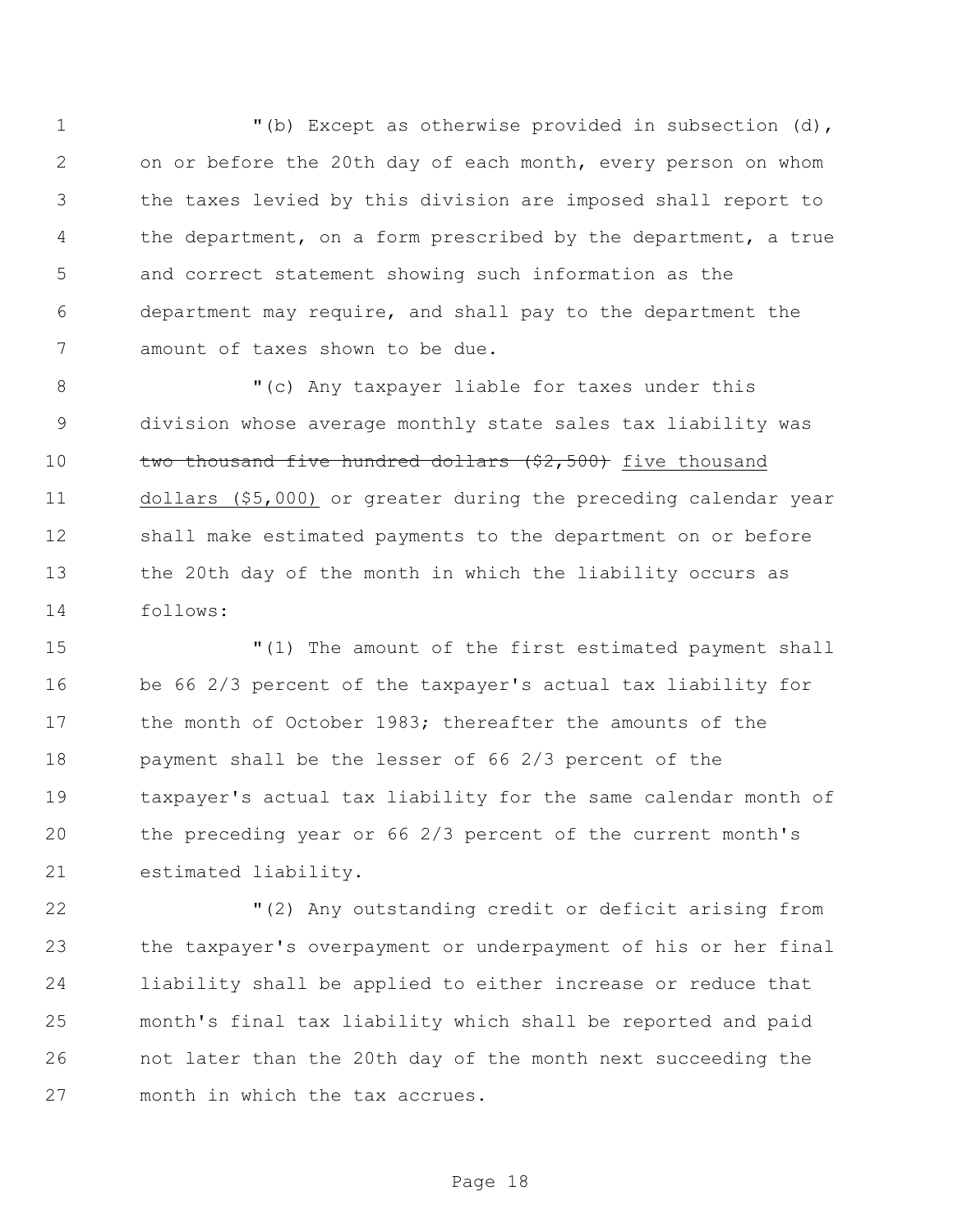"(3) This subsection shall not apply to Sections 11-51-180, 11-51-200, 40-12-4, nor to any municipal or county taxes levied by past or future special or local acts of the Legislature.

 "(d) Taxpayers meeting the criteria set forth in this subsection may elect to file quarterly, semi-annually, or annually. Any election to file quarterly, semi-annually, or annually shall be made in writing no later than February 20 of each year and shall be filed with the department in the manner prescribed by the department. Qualifying taxpayers electing to file quarterly, semi-annually, or annually, shall report to 12 the department, on a form prescribed by the department, a true and correct statement showing such information as the department may require. Qualifying taxpayers shall pay to the department the amount of tax shown to be due on or before the applicable deadlines, under any rules as may be prescribed, as follows:

18 T(1) When the total state sales tax for which any person is liable under this division is less than \$2,400 during the preceding calendar year, the person may elect to file quarterly returns. Quarterly returns and payments of the amount of tax shown to be due shall be due on or before the 20th day of the month next succeeding the end of the quarter for which the tax is due.

 "(2) When the total state sales tax for which any person is liable under this division is less than \$1,200 during the preceding calendar year, or the person liable for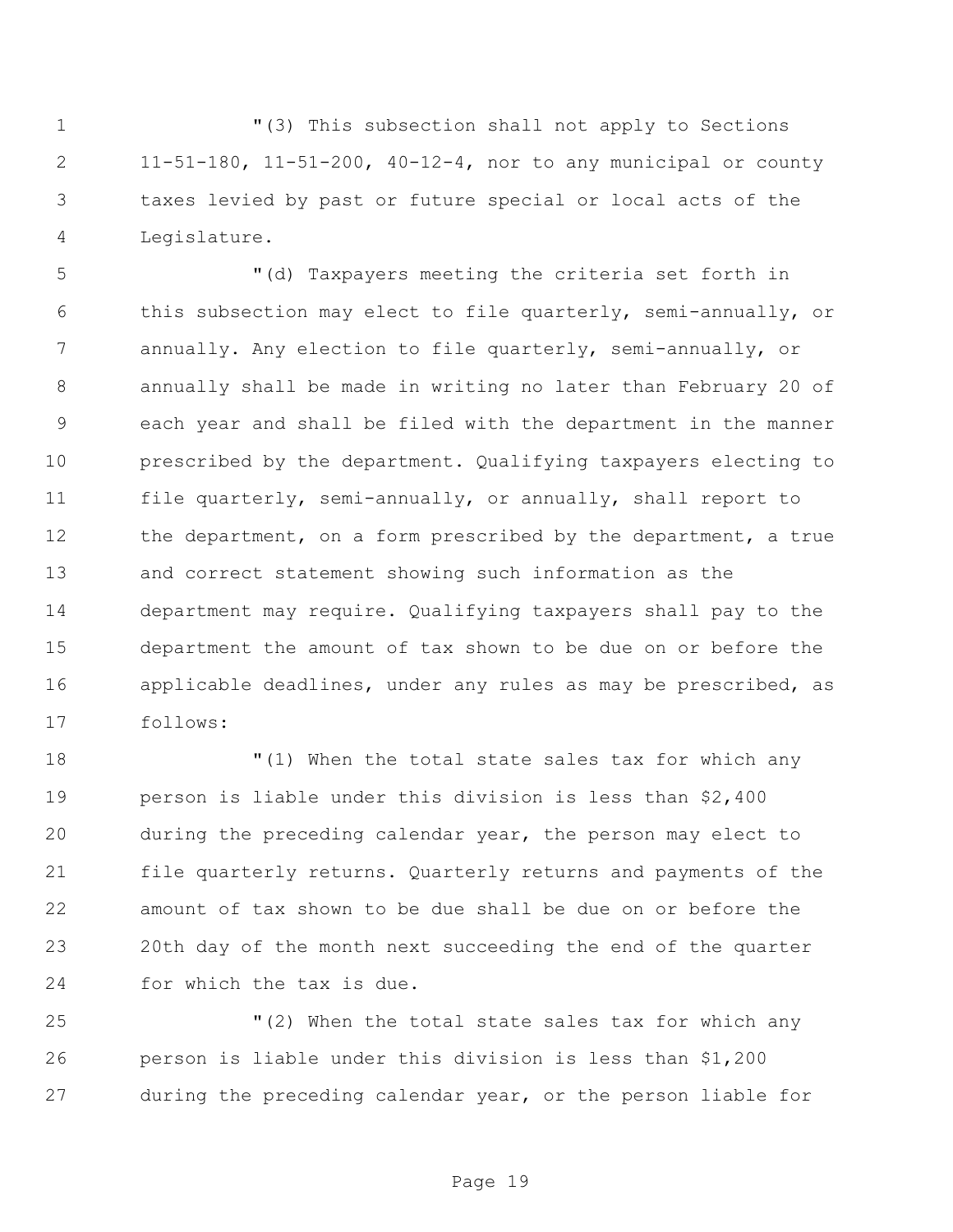the tax has made retail sales in this state during no more than two, 30 consecutive day periods during the preceding calendar year, the person may file semi-annual returns. The semi-annual returns and payment of the amount of the tax shown to be due shall be due on or before July 20 and January 20 following the end of the six-month period for which the tax is due.

8 T(3) When the total state sales tax for which any person is liable under this division during the preceding calendar year is less than six hundred dollars (\$600), or the person liable for the tax has made retail sales in this state during no more than one, 30 consecutive day period during the preceding calendar year, the person may elect to file an annual return. The annual return and payment of the tax shown to be due shall be due on or before January 20 following the end of the annual period for which the tax is due.

17 The department, for good cause, may extend the time for making any state or state-administered return required under this division, but the time for filing any such return shall not be extended for a period greater than 30 days from the date such return is due to be made."

 Section 6. The Department of Revenue may adopt rules for the implementation and administration of this act.

 Section 7. Section 4 of this act shall become effective October 1, 2023. Section 5 of this act shall be effective on the first day of the third month, following its passage and approval by the Governor, or its otherwise

Page 20